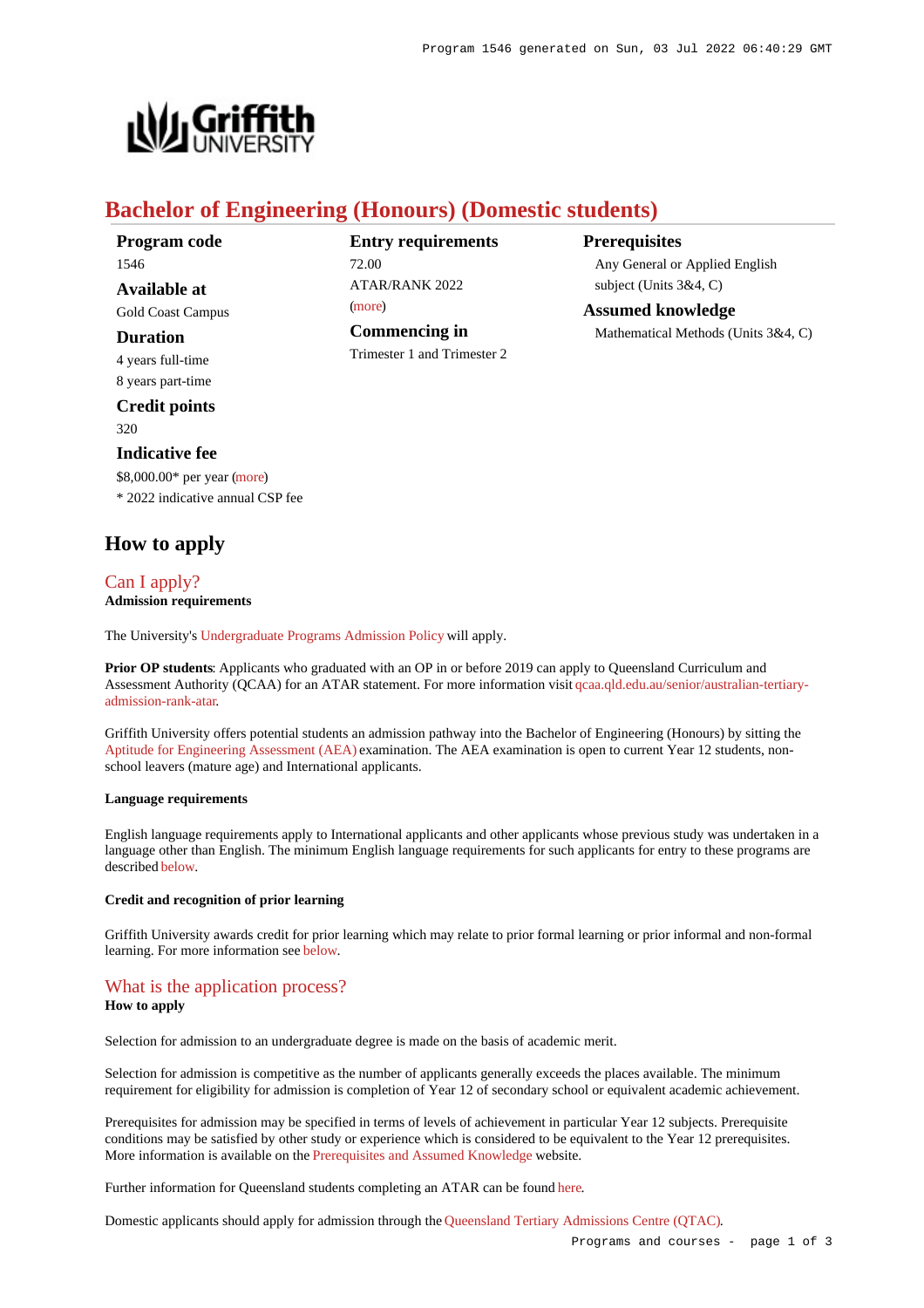Domestic applicants from NSW and ACT should apply for admission through the [Universities Admissions Centre \(UAC\)](http://www.uac.edu.au/).

A summary of the student profile for this program can be found on the [QTAC website](https://www.qtac.edu.au/courses/listing/bachelor-of-engineering-honours-234861/). The Rank profile is located on the **Student Profile** tab.

#### **Progression requirements**

There are progressing (or exiting) requirements for this program. To manage your studies, you **must consult with your [School](https://www.griffith.edu.au/engineering-information-technology/griffith-school-engineering)** about these important program requirements.

## [What are the language requirements?](https://www148.griffith.edu.au/programs-courses/Program/1546/HowToApply/Domestic#language)

#### **Language requirements**

English language requirements apply to International applicants and other applicants whose previous study was undertaken in a language other than English. The minimum English language requirements for such applicants for entry to this program are as follows:

- A minimum overall band score of 6.5 on IELTS (Academic) with no sub-score of less than 6.0
- *OR* a minimum score of 575 on TOEFL
- *OR* an internet-based (iBT) TOEFL score of 79 (no sub-score less than 19)
- OR no score less than 3+ in each skill of the ISLPR (conducted by ISLPR Language Services only)
- OR a minimum overall score of 176 (no score less than 169) on C1 Advanced (formerly Cambridge Certificate in Advanced English) **or** C2 Proficiency (formerly Cambridge Certificate of Proficiency in English)
- OR an overall score of 58 in the Pearson Test of English (Academic) with no score less than 50.

English test results must be no more than two years old.

Applicants should refer to the following University policy for further information:

[Undergraduate Programs Admission Policy](http://policies.griffith.edu.au/pdf/Undergraduate Programs Admission Policy.pdf)

International students who successfully complete the [Direct Entry Program \(DEP\)](https://www.griffith.edu.au/international/griffith-english-language-institute/courses/direct-entry-program) will satisfy the English Language requirements for this Griffith degree.

The Direct Entry Program (DEP) is not available for Domestic students.

If you do not meet the University's specified English language requirements, you may wish to contact the Griffith English Language Institute to increase your eligibility for entering a Griffith University program. This Institute offers a number of English language and other courses at both its Brisbane and Gold Coast branches:

[Griffith English Language Institute](https://www.griffith.edu.au/international/griffith-english-language-institute)

### [What are the QTAC/UAC entry requirements?](https://www148.griffith.edu.au/programs-courses/Program/1546/HowToApply/Domestic#tac-entry-requirements) **QTAC application information**

#### **Bachelor of Engineering (Honours)**

| <b>ATAR/RANK*</b>        |  |  |
|--------------------------|--|--|
| 72.00                    |  |  |
| <b>VET Qualification</b> |  |  |
|                          |  |  |
| Certificate IV           |  |  |
| QTAC code                |  |  |
| 234861                   |  |  |
| <b>Duration</b>          |  |  |
| 4 years full-time        |  |  |
| <b>Prerequisites</b>     |  |  |